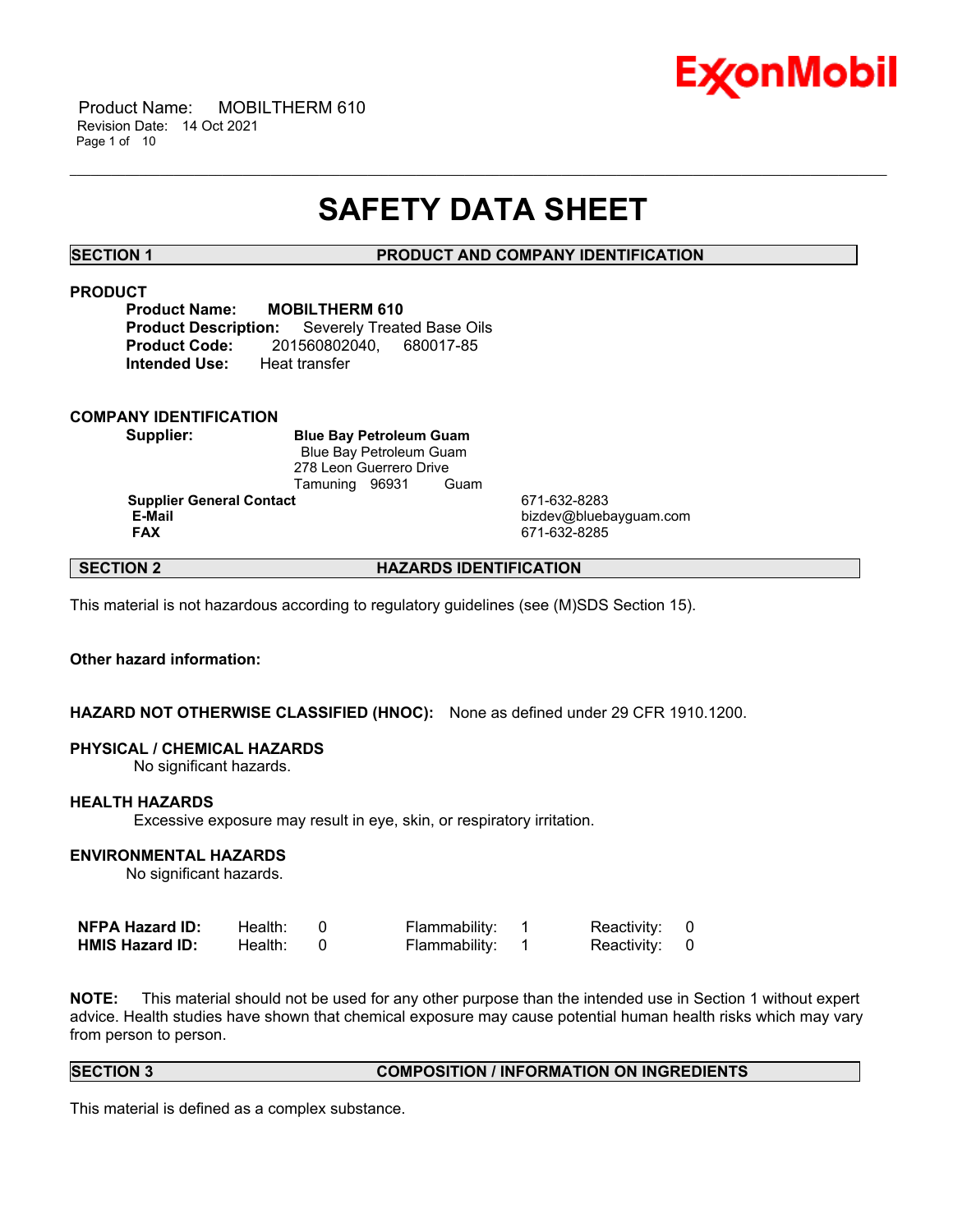

### **No Hazardous Substance(s) or Complex Substance(s) required for disclosure.**

**SECTION 4 FIRST AID MEASURES**

\_\_\_\_\_\_\_\_\_\_\_\_\_\_\_\_\_\_\_\_\_\_\_\_\_\_\_\_\_\_\_\_\_\_\_\_\_\_\_\_\_\_\_\_\_\_\_\_\_\_\_\_\_\_\_\_\_\_\_\_\_\_\_\_\_\_\_\_\_\_\_\_\_\_\_\_\_\_\_\_\_\_\_\_\_\_\_\_\_\_\_\_\_\_\_\_\_\_\_\_\_\_\_\_\_\_\_\_\_\_\_\_\_\_\_\_\_\_

### **INHALATION**

Remove from further exposure. For those providing assistance, avoid exposure to yourself or others. Use adequate respiratory protection. If respiratory irritation, dizziness, nausea, or unconsciousness occurs, seek immediate medical assistance. If breathing has stopped, assist ventilation with a mechanical device or use mouth-to-mouth resuscitation.

# **SKIN CONTACT**

Wash contact areas with soap and water.

### **EYE CONTACT**

Flush thoroughly with water. If irritation occurs, get medical assistance.

### **INGESTION**

First aid is normally not required. Seek medical attention if discomfort occurs.

**SECTION 5 FIRE FIGHTING MEASURES**

### **EXTINGUISHING MEDIA**

**Appropriate Extinguishing Media:** Use water fog, foam, dry chemical or carbon dioxide (CO2) to extinguish flames.

**Inappropriate Extinguishing Media:** Straight Streams of Water

### **FIRE FIGHTING**

**Fire Fighting Instructions:** Evacuate area. Prevent runoff from fire control or dilution from entering streams, sewers, or drinking water supply. Firefighters should use standard protective equipment and in enclosed spaces, self-contained breathing apparatus (SCBA). Use water spray to cool fire exposed surfaces and to protect personnel.

**Hazardous Combustion Products:** Aldehydes, Incomplete combustion products, Oxides of carbon, Smoke, Fume, Sulfur oxides

### **FLAMMABILITY PROPERTIES**

**Flash Point [Method]:** >246°C (475°F) [ASTM D-92] **Flammable Limits (Approximate volume % in air):** LEL: 0.9 UEL: 7.0 **Autoignition Temperature:** N/D

**SECTION 6 ACCIDENTAL RELEASE MEASURES**

# **NOTIFICATION PROCEDURES**

In the event of a spill or accidental release, notify relevant authorities in accordance with all applicable regulations. US regulations require reporting releases of this material to the environment which exceed the applicable reportable quantity or oil spills which could reach any waterway including intermittent dry creeks. The National Response Center can be reached at (800)424-8802.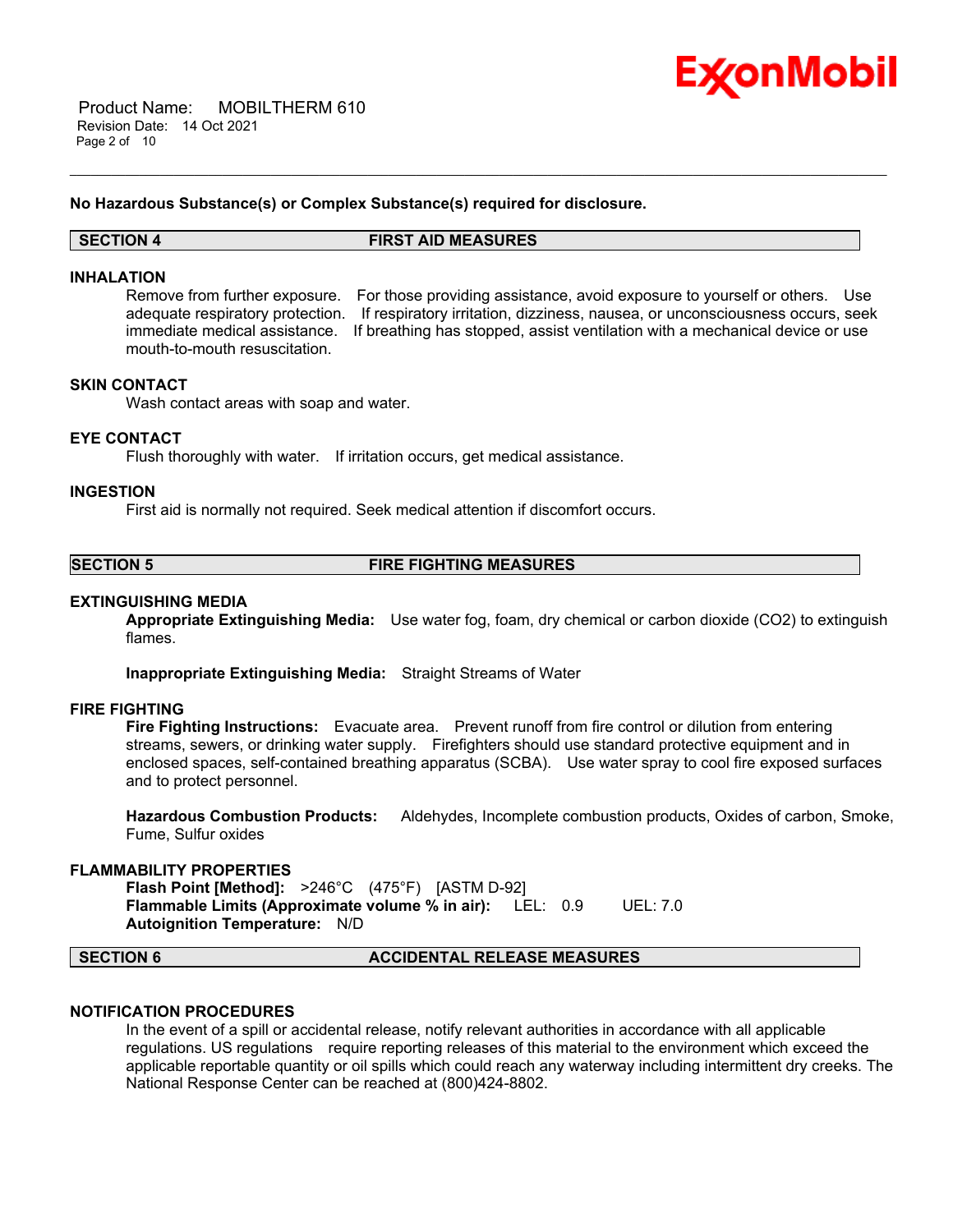

 Product Name: MOBILTHERM 610 Revision Date: 14 Oct 2021 Page 3 of 10

# **PROTECTIVE MEASURES**

Avoid contact with spilled material. See Section 5 for fire fighting information. See the Hazard Identification Section for Significant Hazards. See Section 4 for First Aid Advice. See Section 8 for advice on the minimum requirements for personal protective equipment. Additional protective measures may be necessary, depending on the specific circumstances and/or the expert judgment of the emergency responders.

\_\_\_\_\_\_\_\_\_\_\_\_\_\_\_\_\_\_\_\_\_\_\_\_\_\_\_\_\_\_\_\_\_\_\_\_\_\_\_\_\_\_\_\_\_\_\_\_\_\_\_\_\_\_\_\_\_\_\_\_\_\_\_\_\_\_\_\_\_\_\_\_\_\_\_\_\_\_\_\_\_\_\_\_\_\_\_\_\_\_\_\_\_\_\_\_\_\_\_\_\_\_\_\_\_\_\_\_\_\_\_\_\_\_\_\_\_\_

For emergency responders: Respiratory protection: respiratory protection will be necessary only in special cases, e.g., formation of mists. Half-face or full-face respirator with filter(s) for dust/organic vapor or Self Contained Breathing Apparatus (SCBA) can be used depending on the size of spill and potential level of exposure. If the exposure cannot be completely characterized or an oxygen deficient atmosphere is possible or anticipated, SCBA is recommended. Work gloves that are resistant to hydrocarbons are recommended. Gloves made of polyvinyl acetate (PVA) are not water-resistant and are not suitable for emergency use. Chemical goggles are recommended if splashes or contact with eyes is possible. Small spills: normal antistatic work clothes are usually adequate. Large spills: full body suit of chemical resistant, antistatic material is recommended.

# **SPILL MANAGEMENT**

**Land Spill:** Stop leak if you can do it without risk. Recover by pumping or with suitable absorbent.

**Water Spill:** Stop leak if you can do it without risk. Confine the spill immediately with booms. Warn other shipping. Remove from the surface by skimming or with suitable absorbents. Seek the advice of a specialist before using dispersants.

Water spill and land spill recommendations are based on the most likely spill scenario for this material; however, geographic conditions, wind, temperature, (and in the case of a water spill) wave and current direction and speed may greatly influence the appropriate action to be taken. For this reason, local experts should be consulted. Note: Local regulations may prescribe or limit action to be taken.

# **ENVIRONMENTAL PRECAUTIONS**

Large Spills: Dike far ahead of liquid spill for later recovery and disposal. Prevent entry into waterways, sewers, basements or confined areas.

# **SECTION 7 HANDLING AND STORAGE**

### **HANDLING**

Prevent small spills and leakage to avoid slip hazard. Material can accumulate static charges which may cause an electrical spark (ignition source). When the material is handled in bulk, an electrical spark could ignite any flammable vapors from liquids or residues that may be present (e.g., during switch-loading operations). Use proper bonding and/or ground procedures. However, bonding and grounds may not eliminate the hazard from static accumulation. Consult local applicable standards for guidance. Additional references include American Petroleum Institute 2003 (Protection Against Ignitions Arising out of Static, Lightning and Stray Currents) or National Fire Protection Agency 77 (Recommended Practice on Static Electricity) or CENELEC CLC/TR 50404 (Electrostatics - Code of practice for the avoidance of hazards due to static electricity).

**Static Accumulator:** This material is a static accumulator.

## **STORAGE**

The type of container used to store the material may affect static accumulation and dissipation. Do not store in open or unlabelled containers. Keep away from incompatible materials.

# **SECTION 8 EXPOSURE CONTROLS / PERSONAL PROTECTION**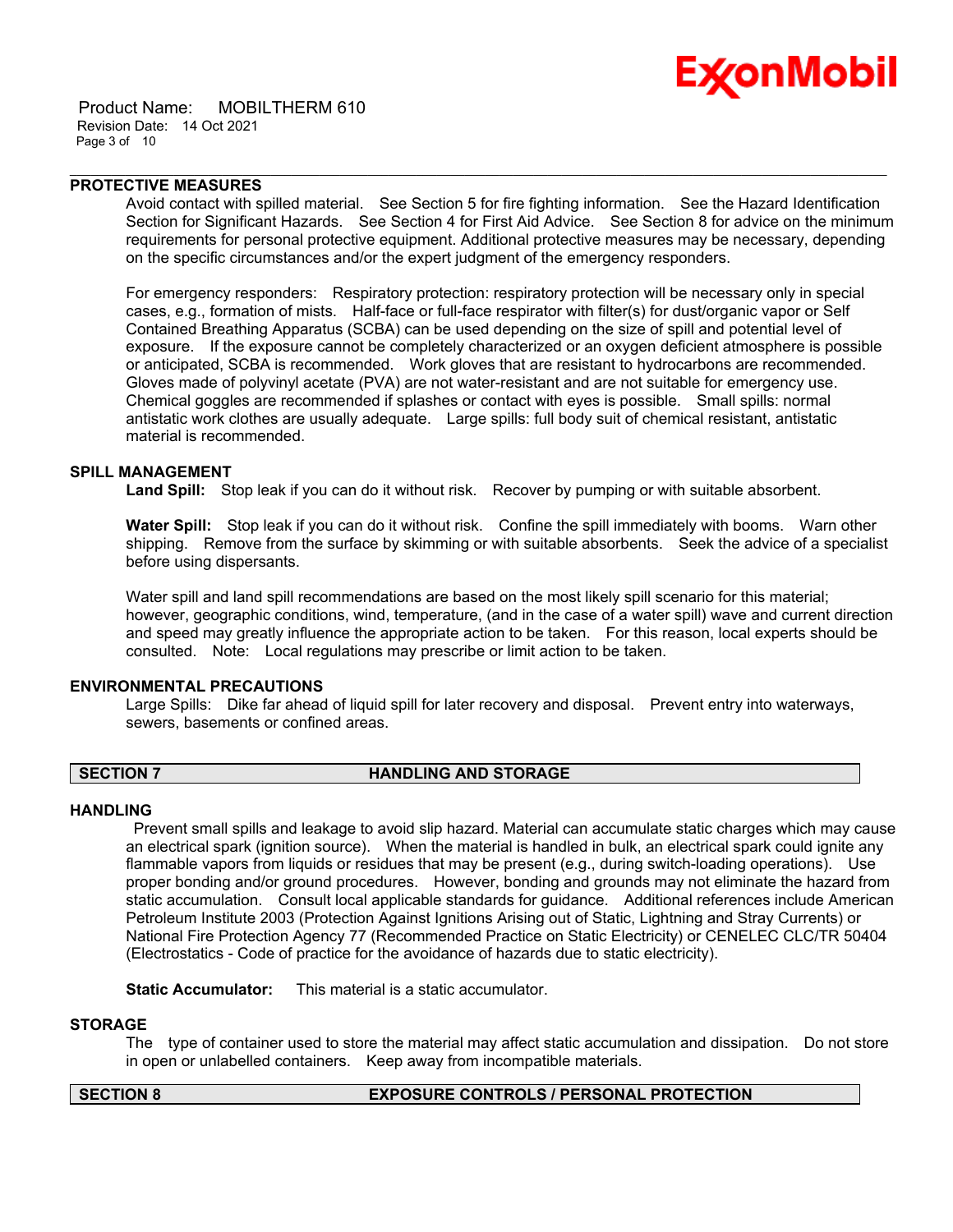

**Exposure limits/standards for materials that can be formed when handling this product:** When mists/aerosols can occur the following are recommended: 5 mg/m<sup>3</sup> - ACGIH TLV (inhalable fraction), 5 mg/m<sup>3</sup> - OSHA PEL.

\_\_\_\_\_\_\_\_\_\_\_\_\_\_\_\_\_\_\_\_\_\_\_\_\_\_\_\_\_\_\_\_\_\_\_\_\_\_\_\_\_\_\_\_\_\_\_\_\_\_\_\_\_\_\_\_\_\_\_\_\_\_\_\_\_\_\_\_\_\_\_\_\_\_\_\_\_\_\_\_\_\_\_\_\_\_\_\_\_\_\_\_\_\_\_\_\_\_\_\_\_\_\_\_\_\_\_\_\_\_\_\_\_\_\_\_\_\_

NOTE: Limits/standards shown for guidance only. Follow applicable regulations.

No biological limits allocated.

# **ENGINEERING CONTROLS**

The level of protection and types of controls necessary will vary depending upon potential exposure conditions. Control measures to consider:

No special requirements under ordinary conditions of use and with adequate ventilation.

# **PERSONAL PROTECTION**

Personal protective equipment selections vary based on potential exposure conditions such as applications, handling practices, concentration and ventilation. Information on the selection of protective equipment for use with this material, as provided below, is based upon intended, normal usage.

**Respiratory Protection:** If engineering controls do not maintain airborne contaminant concentrations at a level which is adequate to protect worker health, an approved respirator may be appropriate. Respirator selection, use, and maintenance must be in accordance with regulatory requirements, if applicable. Types of respirators to be considered for this material include:

No special requirements under ordinary conditions of use and with adequate ventilation.

For high airborne concentrations, use an approved supplied-air respirator, operated in positive pressure mode. Supplied air respirators with an escape bottle may be appropriate when oxygen levels are inadequate, gas/vapor warning properties are poor, or if air purifying filter capacity/rating may be exceeded.

**Hand Protection:** Any specific glove information provided is based on published literature and glove manufacturer data. Glove suitability and breakthrough time will differ depending on the specific use conditions. Contact the glove manufacturer for specific advice on glove selection and breakthrough times for your use conditions. Inspect and replace worn or damaged gloves. The types of gloves to be considered for this material include:

No protection is ordinarily required under normal conditions of use.

**Eye Protection:** If contact is likely, safety glasses with side shields are recommended.

**Skin and Body Protection:** Any specific clothing information provided is based on published literature or manufacturer data. The types of clothing to be considered for this material include:

No skin protection is ordinarily required under normal conditions of use. In accordance with good industrial hygiene practices, precautions should be taken to avoid skin contact.

**Specific Hygiene Measures:** Always observe good personal hygiene measures, such as washing after handling the material and before eating, drinking, and/or smoking. Routinely wash work clothing and protective equipment to remove contaminants. Discard contaminated clothing and footwear that cannot be cleaned. Practice good housekeeping.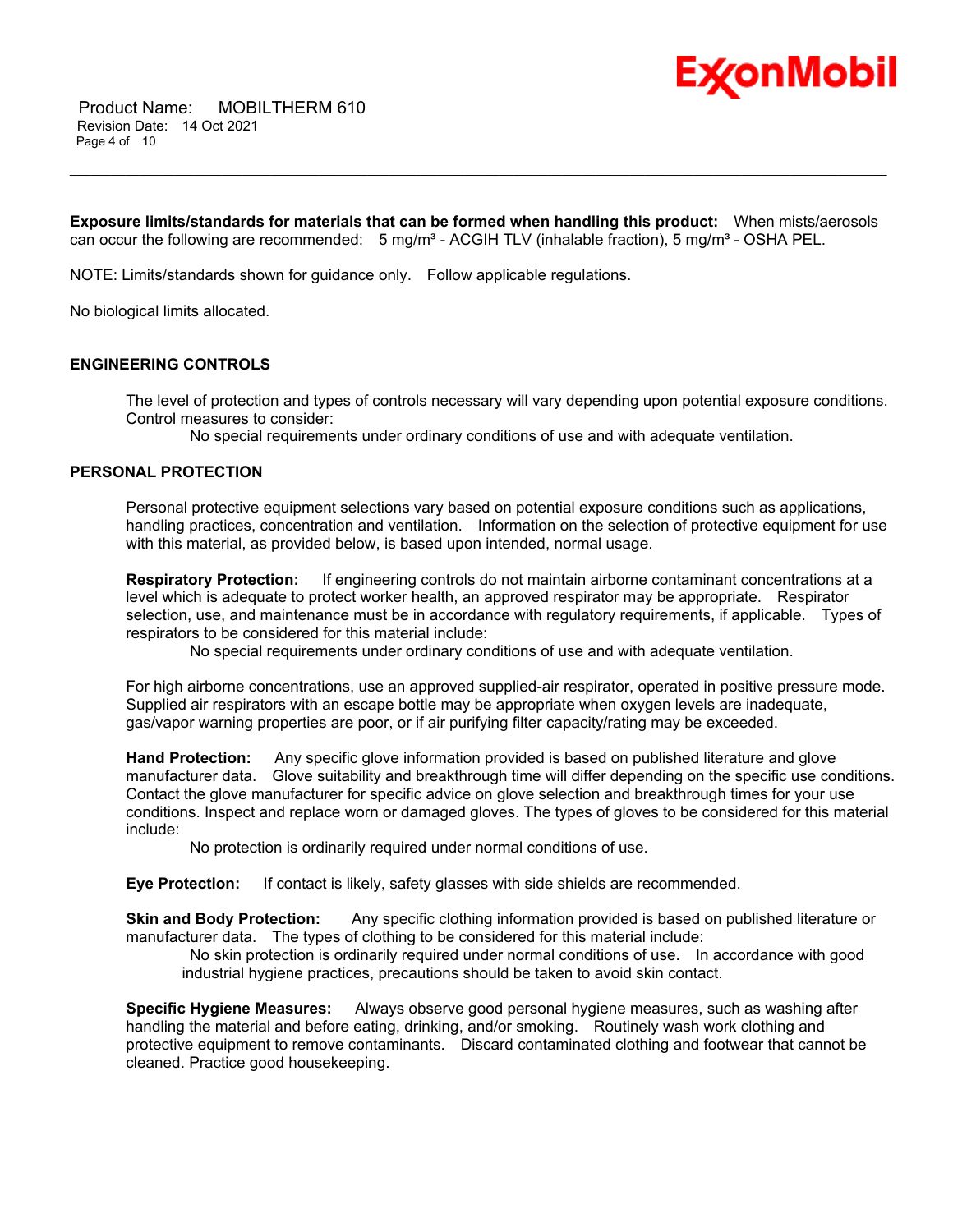

 Product Name: MOBILTHERM 610 Revision Date: 14 Oct 2021 Page 5 of 10

# **ENVIRONMENTAL CONTROLS**

Comply with applicable environmental regulations limiting discharge to air, water and soil. Protect the environment by applying appropriate control measures to prevent or limit emissions.

# **SECTION 9 PHYSICAL AND CHEMICAL PROPERTIES**

**Note: Physical and chemical properties are provided for safety, health and environmental considerations only and may not fully represent product specifications. Contact the Supplier for additional information.**

\_\_\_\_\_\_\_\_\_\_\_\_\_\_\_\_\_\_\_\_\_\_\_\_\_\_\_\_\_\_\_\_\_\_\_\_\_\_\_\_\_\_\_\_\_\_\_\_\_\_\_\_\_\_\_\_\_\_\_\_\_\_\_\_\_\_\_\_\_\_\_\_\_\_\_\_\_\_\_\_\_\_\_\_\_\_\_\_\_\_\_\_\_\_\_\_\_\_\_\_\_\_\_\_\_\_\_\_\_\_\_\_\_\_\_\_\_\_

# **GENERAL INFORMATION**

**Physical State:** Liquid **Color:** Amber **Odor:** Characteristic **Odor Threshold:** N/D

### **IMPORTANT HEALTH, SAFETY, AND ENVIRONMENTAL INFORMATION**

**Relative Density (at 15 °C):** 0.84 [ASTM D1298] **Flammability (Solid, Gas):** N/A **Flash Point [Method]:** >246°C (475°F) [ASTM D-92] **Flammable Limits (Approximate volume % in air):** LEL: 0.9 UEL: 7.0 **Autoignition Temperature:** N/D **Boiling Point / Range:** > 316°C (600°F) **Decomposition Temperature:** N/D **Vapor Density (Air = 1):** > 2 at 101 kPa **Vapor Pressure:** < 0.013 kPa (0.1 mm Hg) at 20 °C **Evaporation Rate (n-butyl acetate = 1):** N/D **pH:** N/A **Log Pow (n-Octanol/Water Partition Coefficient):** > 3.5 **Solubility in Water:** Negligible **Viscosity:** 112.8 cSt (112.8 mm2/sec) at 40 °C | 12.4 cSt (12.4 mm2/sec) at 100°C [ASTM D 445] **Oxidizing Properties:** See Hazards Identification Section.

### **OTHER INFORMATION**

**Freezing Point:** N/D **Melting Point:** N/A **Pour Point:** -6°C (21°F) [ASTM D97] **DMSO Extract (mineral oil only), IP-346:** < 3 %wt

# **SECTION 10 STABILITY AND REACTIVITY**

**REACTIVITY:** See sub-sections below.

**STABILITY:** Material is stable under normal conditions.

**CONDITIONS TO AVOID:** Excessive heat. High energy sources of ignition.

**MATERIALS TO AVOID:** Strong oxidizers

**HAZARDOUS DECOMPOSITION PRODUCTS:** Material does not decompose at ambient temperatures.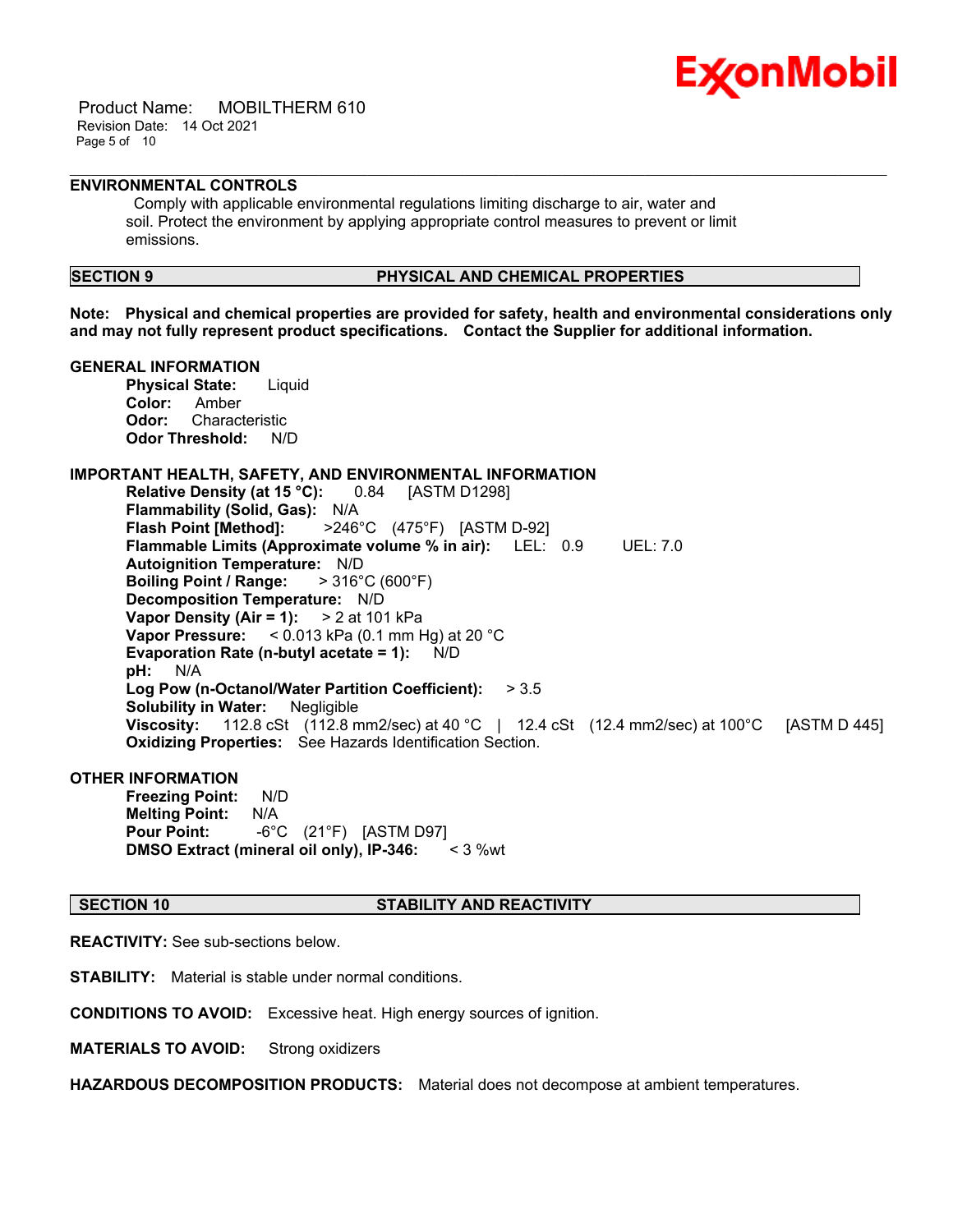

 Product Name: MOBILTHERM 610 Revision Date: 14 Oct 2021 Page 6 of 10

# **POSSIBILITY OF HAZARDOUS REACTIONS:** Hazardous polymerization will not occur.

# **SECTION 11 TOXICOLOGICAL INFORMATION**

\_\_\_\_\_\_\_\_\_\_\_\_\_\_\_\_\_\_\_\_\_\_\_\_\_\_\_\_\_\_\_\_\_\_\_\_\_\_\_\_\_\_\_\_\_\_\_\_\_\_\_\_\_\_\_\_\_\_\_\_\_\_\_\_\_\_\_\_\_\_\_\_\_\_\_\_\_\_\_\_\_\_\_\_\_\_\_\_\_\_\_\_\_\_\_\_\_\_\_\_\_\_\_\_\_\_\_\_\_\_\_\_\_\_\_\_\_\_

# **INFORMATION ON TOXICOLOGICAL EFFECTS**

| <b>Hazard Class</b>                                            | <b>Conclusion / Remarks</b>                                                                                                                                                                                 |  |  |
|----------------------------------------------------------------|-------------------------------------------------------------------------------------------------------------------------------------------------------------------------------------------------------------|--|--|
| <b>Inhalation</b>                                              |                                                                                                                                                                                                             |  |  |
| Acute Toxicity: (Rat) 4 hour(s) LC50 ><br>5000 mg/m3 (Aerosol) | Minimally Toxic. Based on test data for structurally similar<br>materials. Test(s) equivalent or similar to OECD Guideline<br>403                                                                           |  |  |
| Irritation: No end point data for material.                    | Negligible hazard at ambient/normal handling temperatures.                                                                                                                                                  |  |  |
| Ingestion                                                      |                                                                                                                                                                                                             |  |  |
| Acute Toxicity (Rat): LD50 > 5000 mg/kg                        | Minimally Toxic. Based on test data for structurally similar<br>materials. Test(s) equivalent or similar to OECD Guideline<br>401                                                                           |  |  |
| <b>Skin</b>                                                    |                                                                                                                                                                                                             |  |  |
| Acute Toxicity (Rabbit): LD50 > 2000 mg/kg                     | Minimally Toxic. Based on test data for structurally similar<br>materials. Test(s) equivalent or similar to OECD Guideline<br>402                                                                           |  |  |
| Skin Corrosion/Irritation (Rabbit): Data<br>available.         | Negligible irritation to skin at ambient temperatures. Based on test<br>data for structurally similar materials. Test(s) equivalent or similar<br>to OECD Guideline<br>404                                  |  |  |
| Eye                                                            |                                                                                                                                                                                                             |  |  |
| Serious Eye Damage/Irritation (Rabbit): Data<br>available.     | May cause mild, short-lasting discomfort to eyes. Based on test<br>data for structurally similar materials. Test(s) equivalent or similar<br>to OECD Guideline 405                                          |  |  |
| Sensitization                                                  |                                                                                                                                                                                                             |  |  |
| Respiratory Sensitization: No end point data<br>for material.  | Not expected to be a respiratory sensitizer.                                                                                                                                                                |  |  |
| Skin Sensitization: Data available.                            | Not expected to be a skin sensitizer. Based on test data for<br>structurally similar materials. Test(s) equivalent or similar to OECD<br>Guideline 406                                                      |  |  |
| Aspiration: Data available.                                    | Not expected to be an aspiration hazard. Based on physico-<br>chemical properties of the material.                                                                                                          |  |  |
| Germ Cell Mutagenicity: Data available.                        | Not expected to be a germ cell mutagen. Based on test data for<br>structurally similar materials. Test(s) equivalent or similar to OECD<br>Guideline 471 473 474 476                                        |  |  |
| Carcinogenicity: Data available.                               | Not expected to cause cancer. Based on test data for structurally<br>similar materials. Test(s) equivalent or similar to OECD Guideline<br>451<br>453                                                       |  |  |
| Reproductive Toxicity: Data available.                         | Not expected to be a reproductive toxicant. Based on test data for<br>structurally similar materials. Test(s) equivalent or similar to OECD<br>Guideline 414 421                                            |  |  |
| Lactation: No end point data for material.                     | Not expected to cause harm to breast-fed children.                                                                                                                                                          |  |  |
| <b>Specific Target Organ Toxicity (STOT)</b>                   |                                                                                                                                                                                                             |  |  |
| Single Exposure: No end point data for<br>material.            | Not expected to cause organ damage from a single exposure.                                                                                                                                                  |  |  |
| Repeated Exposure: Data available.                             | Not expected to cause organ damage from prolonged or repeated<br>exposure. Based on test data for structurally similar materials.<br>Test(s) equivalent or similar to OECD Guideline 408 410 411<br>412 453 |  |  |

# **OTHER INFORMATION**

 **For the product itself:** Base oil severely refined: Not carcinogenic in animal studies. Representative material passes IP-346, Modified Ames test, and/or other screening tests. Dermal and inhalation studies showed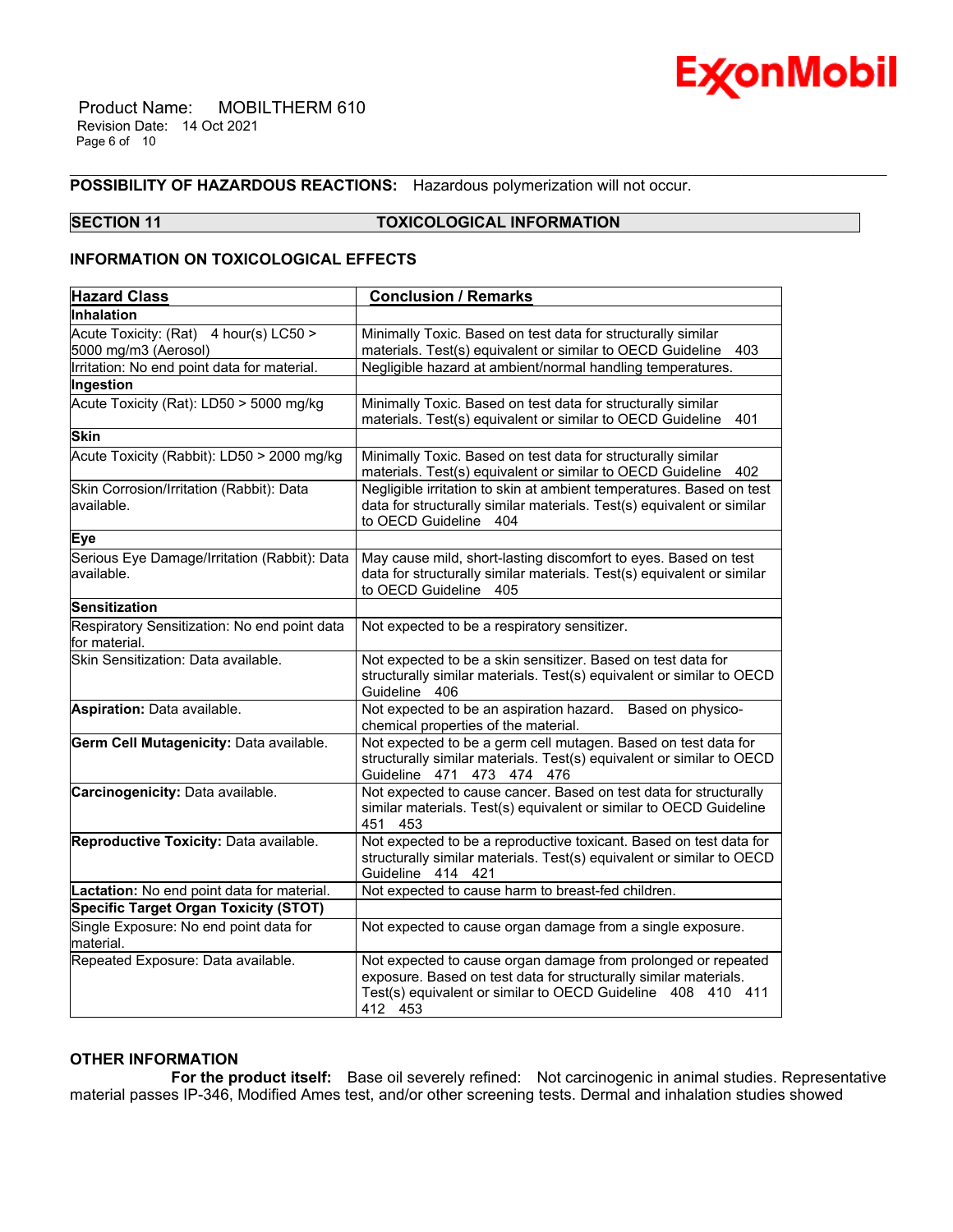

 Product Name: MOBILTHERM 610 Revision Date: 14 Oct 2021 Page 7 of 10

minimal effects; lung non-specific infiltration of immune cells, oil deposition and minimal granuloma formation. Not sensitizing in test animals.

\_\_\_\_\_\_\_\_\_\_\_\_\_\_\_\_\_\_\_\_\_\_\_\_\_\_\_\_\_\_\_\_\_\_\_\_\_\_\_\_\_\_\_\_\_\_\_\_\_\_\_\_\_\_\_\_\_\_\_\_\_\_\_\_\_\_\_\_\_\_\_\_\_\_\_\_\_\_\_\_\_\_\_\_\_\_\_\_\_\_\_\_\_\_\_\_\_\_\_\_\_\_\_\_\_\_\_\_\_\_\_\_\_\_\_\_\_\_

# **The following ingredients are cited on the lists below:** None.

|                | --REGULATORY LISTS SEARCHED-- |               |  |
|----------------|-------------------------------|---------------|--|
| $1 =$ NTP CARC | $3 = IARC 1$                  | $5 = IARC 2B$ |  |
| $2 = NTP$ SUS  | $4 = IARC 2A$                 | 6 = OSHA CARC |  |

The information given is based on data for the material, components of the material, or for similar materials, through the application of bridging principals.

### **ECOTOXICITY**

Material -- Not expected to be harmful to aquatic organisms.

### **MOBILITY**

 Material -- Low solubility and floats and is expected to migrate from water to the land. Expected to partition to sediment and wastewater solids.

Material -- Low potential to migrate through soil.

# **PERSISTENCE AND DEGRADABILITY**

**Biodegradation:**

Material -- Expected to be inherently biodegradable

# **BIOACCUMULATION POTENTIAL**

 Material -- Has the potential to bioaccumulate, however metabolism or physical properties may reduce the bioconcentration or limit bioavailability.

# **ECOLOGICAL DATA**

**Ecotoxicity**

| <b>Test</b>                       | <b>Duration</b>     | <b>Organism Type</b> | <b>Test Results</b>                      |
|-----------------------------------|---------------------|----------------------|------------------------------------------|
| <b>Aquatic - Acute Toxicity</b>   | 48 hour(s)          | Daphnia magna        | EL0 1000-10000 mg/l: data for similar    |
|                                   |                     |                      | materials                                |
| <b>Aquatic - Acute Toxicity</b>   | 96 hour(s)          | Pimephales           | LL0 100 mg/l: data for similar materials |
|                                   |                     | promelas             |                                          |
| <b>Aquatic - Acute Toxicity</b>   | 72 hour(s)          | Pseudokirchneriella  | EL0 100 mg/l: data for similar materials |
|                                   |                     | subcapitata          |                                          |
| <b>Aquatic - Chronic Toxicity</b> | $21 \text{ day}(s)$ | Daphnia magna        | NOELR 10-1000 mg/l: data for similar     |
|                                   |                     |                      | materials                                |
| <b>Aquatic - Chronic Toxicity</b> | 72 hour(s)          | Pseudokirchneriella  | NOELR 100 mg/l: data for similar         |
|                                   |                     | subcapitata          | materials                                |

### **Persistence, Degradability and Bioaccumulation Potential**

| $\overline{\phantom{0}}$ | vne          | <b>Duration</b> | <b>Results</b> |
|--------------------------|--------------|-----------------|----------------|
| . .                      | $\mathbf{A}$ |                 | ne             |
| Media                    | $- -$        |                 | .              |
|                          |              |                 |                |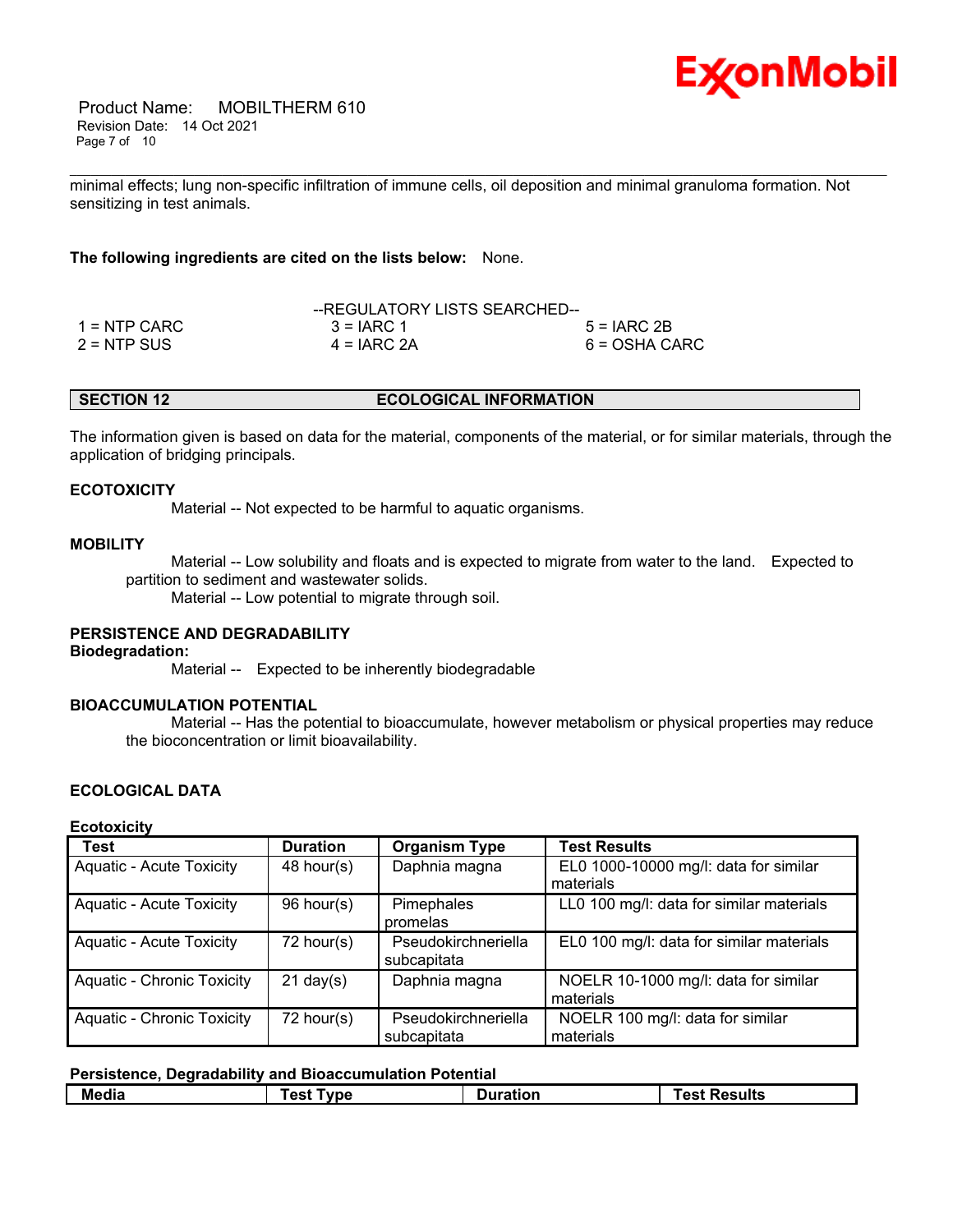

 Product Name: MOBILTHERM 610 Revision Date: 14 Oct 2021 Page 8 of 10

| Water | ' Biodegradability | 28     | Percent Degraded <60 : |
|-------|--------------------|--------|------------------------|
|       | ≺eadv              | day(s) | ' similar material     |

### **SECTION 13 DISPOSAL CONSIDERATIONS**

Disposal recommendations based on material as supplied. Disposal must be in accordance with current applicable laws and regulations, and material characteristics at time of disposal.

# **DISPOSAL RECOMMENDATIONS**

Product is suitable for burning in an enclosed controlled burner for fuel value or disposal by supervised incineration at very high temperatures to prevent formation of undesirable combustion products. Protect the environment. Dispose of used oil at designated sites. Minimize skin contact. Do not mix used oils with solvents, brake fluids or coolants.

# **REGULATORY DISPOSAL INFORMATION**

RCRA Information: The unused product, in our opinion, is not specifically listed by the EPA as a hazardous waste (40 CFR, Part 261D), nor is it formulated to contain materials which are listed as hazardous wastes. It does not exhibit the hazardous characteristics of ignitability, corrositivity or reactivity and is not formulated with contaminants as determined by the Toxicity Characteristic Leaching Procedure (TCLP). However, used product may be regulated.

**Empty Container Warning** Empty Container Warning (where applicable): Empty containers may contain residue and can be dangerous. Do not attempt to refill or clean containers without proper instructions. Empty drums should be completely drained and safely stored until appropriately reconditioned or disposed. Empty containers should be taken for recycling, recovery, or disposal through suitably qualified or licensed contractor and in accordance with governmental regulations. DO NOT PRESSURISE, CUT, WELD, BRAZE, SOLDER, DRILL, GRIND, OR EXPOSE SUCH CONTAINERS TO HEAT, FLAME, SPARKS, STATIC ELECTRICITY, OR OTHER SOURCES OF IGNITION. THEY MAY EXPLODE AND CAUSE INJURY OR DEATH.

| SECTION 14 | <b>TRANSPORT INFORMATION</b> |
|------------|------------------------------|
|            |                              |

- **LAND (DOT):** Not Regulated for Land Transport
- **LAND (TDG):** Not Regulated for Land Transport
- **SEA (IMDG):** Not Regulated for Sea Transport according to IMDG-Code

**Marine Pollutant:** No

**AIR (IATA):** Not Regulated for Air Transport

### **SECTION 15 REGULATORY INFORMATION**

**OSHA HAZARD COMMUNICATION STANDARD:** This material is not considered hazardous in accordance with OSHA HazCom 2012, 29 CFR 1910.1200.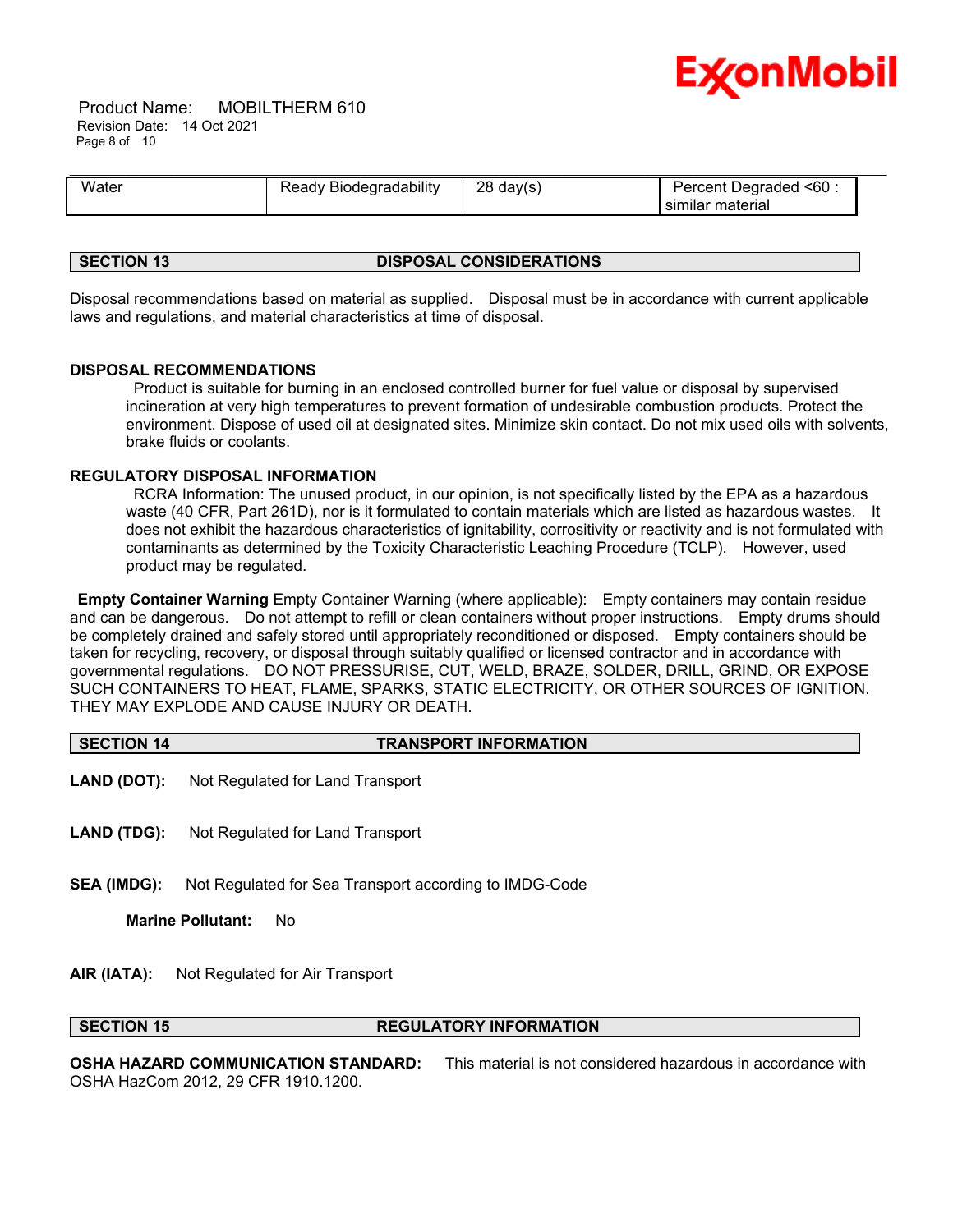

 Product Name: MOBILTHERM 610 Revision Date: 14 Oct 2021 Page 9 of 10

\_\_\_\_\_\_\_\_\_\_\_\_\_\_\_\_\_\_\_\_\_\_\_\_\_\_\_\_\_\_\_\_\_\_\_\_\_\_\_\_\_\_\_\_\_\_\_\_\_\_\_\_\_\_\_\_\_\_\_\_\_\_\_\_\_\_\_\_\_\_\_\_\_\_\_\_\_\_\_\_\_\_\_\_\_\_\_\_\_\_\_\_\_\_\_\_\_\_\_\_\_\_\_\_\_\_\_\_\_\_\_\_\_\_\_\_\_\_ **Listed or exempt from listing/notification on the following chemical inventories:** AIIC, DSL, ENCS, IECSC, ISHL, KECI, PICCS, TCSI, TSCA

**SARA 302:** No chemicals in this material are subject to the reporting requirements of SARA Title III, Section 302

**CERCLA:** This material is not subject to any special reporting under the requirements of the Comprehensive Environmental Response, Compensation and Liability Act (CERCLA). Contact local authorities to determine if other reporting requirements apply.

# **SARA (311/312) REPORTABLE GHS HAZARD CLASSES:** None.

**SARA (313) TOXIC RELEASE INVENTORY:** This material contains no chemicals subject to the supplier notification requirements of the SARA 313 Toxic Release Program.

### **The following ingredients are cited on the lists below:**

| <b>Chemical Name</b>         | <b>CAS Number</b> | <b>List Citations</b> |
|------------------------------|-------------------|-----------------------|
| <b>SEVERELY HYDROTREATED</b> | 64742-54-7        | 17. 18. 19            |
| <b>IHEAVY PARAFFINIC</b>     |                   |                       |
| <b>IDISTILLATE</b>           |                   |                       |

# --REGULATORY LISTS SEARCHED--

| 1 = ACGIH ALL  | $6 = TSCA$ 5a2     | $11 = CA$ P65 REPRO | $16 = MN$ RTK |
|----------------|--------------------|---------------------|---------------|
| $2 = ACGIH A1$ | $7 = TSCA5e$       | $12$ = CA RTK       | $17 = NJ RTK$ |
| $3 = ACGIH A2$ | $8 = TSCA6$        | $13 = IL$ RTK       | $18 = PA RTK$ |
| $4 = OSHA Z$   | $9 = TSCA 12b$     | $14 = LA RTK$       | 19 = RI RTK   |
| $5 = TSCA4$    | $10 = CA$ P65 CARC | $15 = M1293$        |               |

Code key: CARC=Carcinogen; REPRO=Reproductive

### **SECTION 16 OTHER INFORMATION**

 $N/D$  = Not determined,  $N/A$  = Not applicable

### **THIS SAFETY DATA SHEET CONTAINS THE FOLLOWING REVISIONS:**

Section 13: Disposal Considerations - Disposal Recommendations information was modified. Section 15: List Citations Table information was added. Section 15: National Chemical Inventory Listing information was modified.

----------------------------------------------------------------------------------------------------------------------------------------------------- The information and recommendations contained herein are, to the best of ExxonMobil's knowledge and belief, accurate and reliable as of the date issued. You can contact ExxonMobil to insure that this document is the most current available from ExxonMobil. The information and recommendations are offered for the user's consideration and examination. It is the user's responsibility to satisfy itself that the product is suitable for the intended use. If buyer repackages this product, it is the user's responsibility to insure proper health, safety and other necessary information is included with and/or on the container. Appropriate warnings and safe-handling procedures should be provided to handlers and users. Alteration of this document is strictly prohibited. Except to the extent required by law, re-